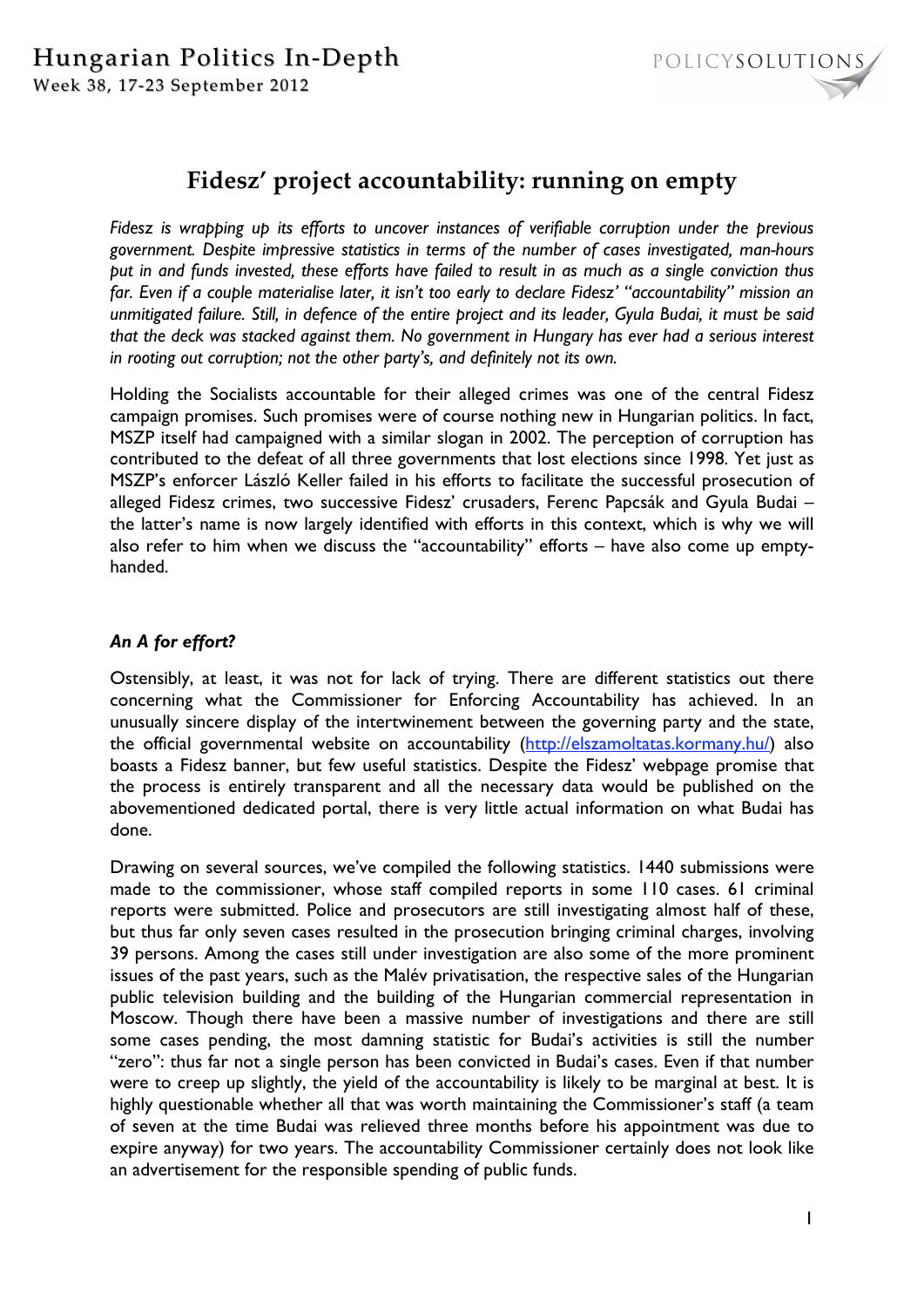

### *A reverse Paul*

One underappreciated ironic twist in the whole accountability saga is Budai's appointment to succeed József Ángyán as junior minister in the Ministry of Agriculture. Ángyán had resigned after repeatedly and publicly criticising the loan of valuable farmland to speculators close to Fidesz rather than families who wish to make a living from farming.

While one aspect of Ángyán's criticism concerns policy, i.e. the question of whether farmlands should be given to farming families or to businesspersons, and is thus a legitimate subject of disagreement, the other, alleging essentially corrupt practices, concerns government ethics and should be beyond dispute. Here Ángyán's charges are especially serious, for Fidesz has not made an earnest effort to refute them. The appointment of Budai to Ángyán's position is correspondingly – and herein lies the irony – widely perceived as a move to ensure that the loyal apparatchik quietly facilitate and cover the dubious practices excoriated by Ángyán.

#### *Preordained failure*

The ease with which Budai transitioned from trying to uncover governmental misdeeds to covering dubious practices partly explains his failure in the former role. The financial transactions under investigation are naturally too intricate and shadowy for anyone to offer an insider's view of what is going on. Based on recent Hungarian history, however, we know enough to venture reasonable hypotheses as to why his enterprise had to and was in fact meant to fail.

First, many of the corruption schemes are constructed in such a way that they adhere to legal regulations. If one has control over the legal framework to shape the distribution of public funds, then it is possible to siphon off money legally, too, presuming sufficient brazenness and/or an apathetic public, inundated by and desensitivised towards the ceaseless stream of news about money flowing to circles close to the government. As the fortunes "redistributed" to cronies of the current government attest, Fidesz is all too well aware of this possibility. Furthermore, even when the flow of the money does enter into the realm of illegality, its route is often so convoluted that a team consisting of a few persons that investigate over a 1,000 cases could hardly be expected to delve deep enough to actually disentangle it.

#### *No one is this incompetent*

In fact, a frequently heard opinion is that MSZP's János Zuschlag was not charged and convicted under the Socialist government because his money grabbing was unusual, but because he got arrogant and, feeling invulnerable, failed to perform the routine schemes to hide it from investigators. Finally, there is the widespread suspicion that many shady deals are in fact apportioned between the major parties, which would imply that a serious investigation would stir a hornet's nest even in the governing party.

To assume that Budai failed on account of his incompetence may therefore well be an undeserved credit to his motivation. In any case, neither the suggestion that there weren't